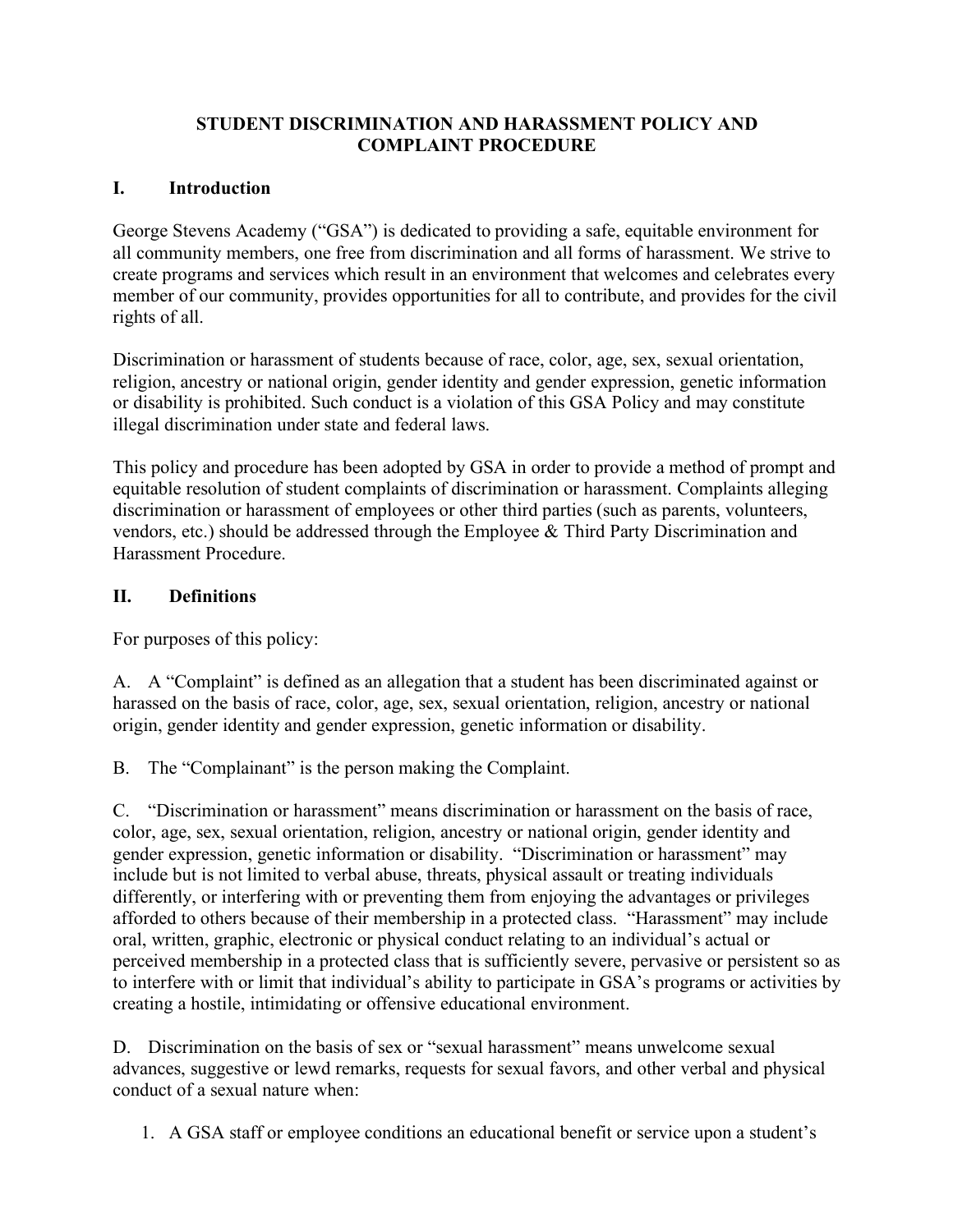participation in unwelcome sexual conduct (*i.e.* quid pro quo harassment); or

- 2. The unwelcome conduct on the basis of sex that is sufficiently severe, pervasive and objectively offensive that it effectively denies the student an equal access to GSA's educational program or activity; or
- 3. Sexual assault as that crime is defined in the Clery Act Regulations and acts of sexual violence, which refers to physical sexual acts perpetrated against a person's will, without his or her consent, or where a person is incapable of giving consent.

E. The term "sexual orientation" under state law means a person's "actual or perceived heterosexuality, bisexuality, homosexuality or gender identity or expression." The term "gender identity" under state law means "the gender-related identity, appearance, mannerisms or other gender-related characteristics of an individual, regardless of the individual's assigned sex at birth." Complaints of bullying not involving the protected classes described above may be pursued under GSA Policy – Bullying and Cyberbullying.

F. The "Respondent" is the individual(s) against whom the Complaint is made.

# **III. Application of Policy**

This policy applies to discrimination or harassment against GSA students, as those terms are defined above, that:

- A. Takes place at GSA or on GSA grounds, meaning: a GSA building; property on which a GSA building or facility is located; and property that is owned, leased or used by GSA for a GSA-sponsored activity, function, program, instruction or training. "GSA grounds" also includes GSA-related transportation vehicles.
- B. Takes place while students are being transported to or from GSA or GSA-sponsored events;
- C. Takes place at any GSA-sponsored event, activity, function, program, instruction or training; or
- D. Takes place elsewhere or through the use of technology, but only if the discrimination or harassment is sufficiently severe, pervasive or persistent so as to interfere with or limit the individual's ability to participate in GSA's programs or activities by creating a hostile, intimidating or offensive educational environment.

Discrimination or harassment of students by school employees is considered grounds for disciplinary action, up to and including discharge. Discrimination or harassment of students by other students is considered grounds for disciplinary action, up to and including expulsion. The Head of School will determine appropriate sanctions for discrimination or harassment of students by persons other than school employees and students in accordance with this policy.

# **IV. How to Make a Complaint**

A. Any individual who believes that a student has been discriminated against or harassed should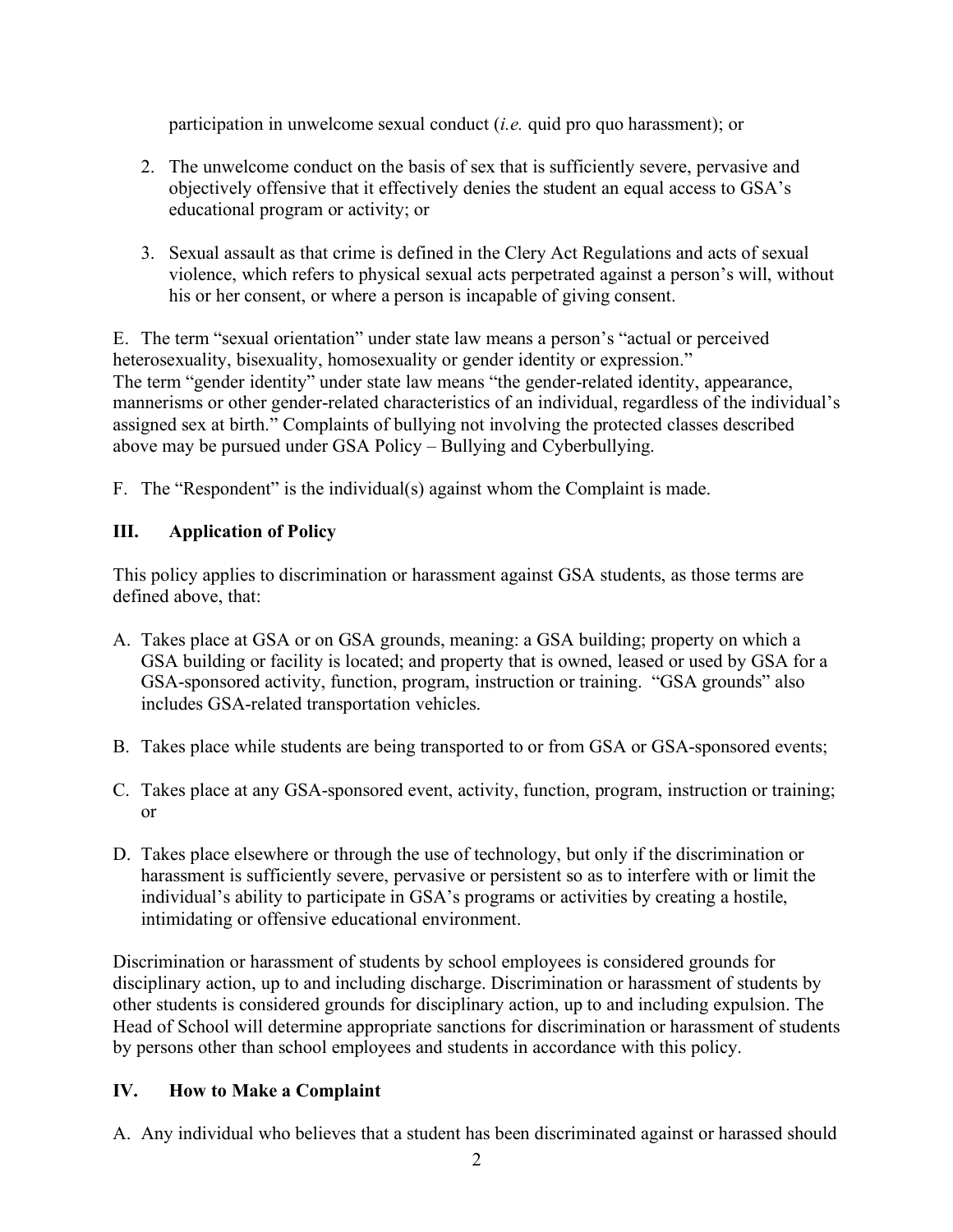report their concern promptly to the Title IX Coordinator. Written reports are preferred, but not required. Individuals who are unsure whether discrimination or harassment has occurred, or who need assistance in preparing a written complaint, are encouraged to discuss the situation with the Title IX Coordinator.

- B. GSA staff, employees, coaches and advisors for extracurricular and cocurricular activities shall report incidents of discrimination or harassment of students to the Title IX Coordinator. Parents and other adults are also encouraged to report any concerns about possible discrimination or harassment of students.
- C. Students may, and are encouraged to, report discrimination or harassment of students to any GSA staff, employees, coaches and advisors for extracurricular and cocurricular activities. In accordance with Section B, above, the individual receiving the complaint from the student shall promptly report the discrimination or harassment to the Title IX Coordinator.
- D. Students and others will not be retaliated against for making a Complaint or participating in an investigation. Retaliation is illegal under state and federal nondiscrimination laws and any retaliation by students or GSA staff will result in disciplinary measures, up to and including expulsion/dismissal and/or termination.
- E. Students are encouraged to utilize the procedure outlined in this policy. However, students are hereby notified that they also have the right to report Complaints to the police, the Maine Human Rights Commission, State House Station 51, Augusta, ME 04333 (telephone: 207- 624-6290) and/or to the federal Office for Civil Rights, Regional Director, U.S. Department of Education, 5 Post Office Square, 8th Floor, Boston, MA 02110-1491 (telephone: 617- 289-0111).

## **V. Complaint Handling and Investigation**

- A. The Title IX Coordinator, Dean of Students, and Head of School shall respect the confidentiality of the Complainant and Respondent to the extent possible, consistent with GSA's legal obligations, including the necessity to investigate allegations of discrimination and/or harassment, to take appropriate disciplinary action, and to ensure the safety of the school community. Privacy rights of all parties to the Complaint and those involved shall be maintained in accordance with applicable state and federal laws.
- B. The Title IX Coordinator or other investigator designated by the Head of School shall promptly inform the Dean of Students, the Head of School, and Respondent that a Complaint has been received. The Respondent shall receive written notice of the Complaint, including sufficient details to permit a response.
- C. The Title IX Coordinator may pursue a prompt and equitable informal resolution of the Complaint with the agreement and written consent of the Complainant and Respondent. Any party to the Complaint may decide to end an informal resolution process and pursue the formal process at any point. The informal resolution is subject to the approval of the Head of School, who shall consider whether the informal resolution is in the best interest of the parties and GSA in light of the particular circumstances and applicable policies and laws.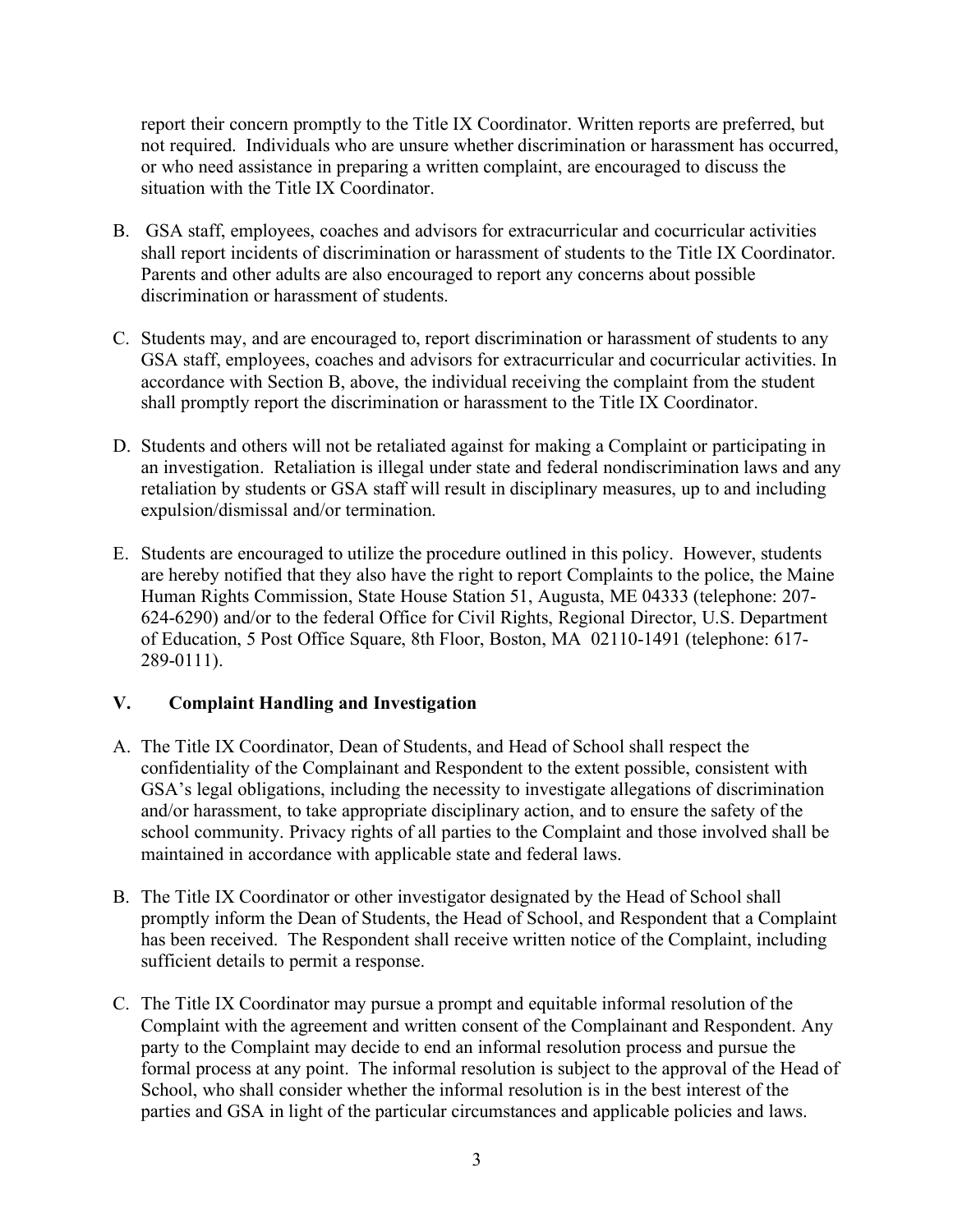- D. The Complaint shall be investigated by the Title IX Coordinator, unless the Head of School designates another person to investigate. Any Complaint about an employee who holds a supervisory position shall be investigated by a person who is not subject to that supervisor's authority. Any Complaint about the Title IX Coordinator should be brought to the Head of School. Any complaint about the Head of School should be submitted to the chairperson of the Board of Trustees, who should consult with legal counsel concerning the handling and investigation of the Complaint.
- E. Any investigator or decision-maker must not have conflicts of interest or bias for or against the Complainant(s) or Respondent(s). The investigator and decision maker must objectively evaluate all relevant evidence including inculpatory and exculpatory evidence. The Respondent is presumed innocent throughout the complaint procedure, investigation, and determination.
- F. Procedure:
	- 1. The Complainant and Respondent shall be provided with an equal opportunity to be heard as part of the investigation. Written notice shall be provided of any interview or meeting at which a party is invited or expected to participate. The Complainant shall not be required to attend meetings with the Respondent, but may choose to do so as part of the resolution process.
	- 2. The Complainant and the Respondent shall have an equal opportunity to suggest witnesses and/or submit materials they believe are relevant to the Complaint. The Complainant and the Respondent shall have an equal opportunity to review all the evidence and have an equal opportunity to respond before a determination is made.
	- 3. If the Complaint is against an employee of GSA, any applicable individual or collective bargaining contract provisions shall be followed.
	- 4. The Title IX Coordinator or designated investigator shall keep a written record of the investigation process. The investigation shall be completed within 21 business days of receiving the Complaint, if practicable. Extensions of this timeframe are allowed for good cause.
	- 5. The Title IX Coordinator, the Dean of Students and/or the Head of School may take interim remedial measures to facilitate the Complainant's access to GSA programs and activities, and reduce the risk of further discrimination or harassment, while the investigation is pending. Examples of interim measures include, but are not limited to, ordering no contact between individuals, changing schedules or classes, etc.
	- 6. After the Title IX Coordinator concludes the investigation, the Dean of Students shall use a preponderance of the evidence standard (i.e. more likely than not) to evaluate the evidence and make a determination whether the Respondent is responsible or not responsible.
	- 7. After all investigations are complete, a written determination shall, within a reasonable time frame, be sent to both parties explaining for each allegation whether the Respondent